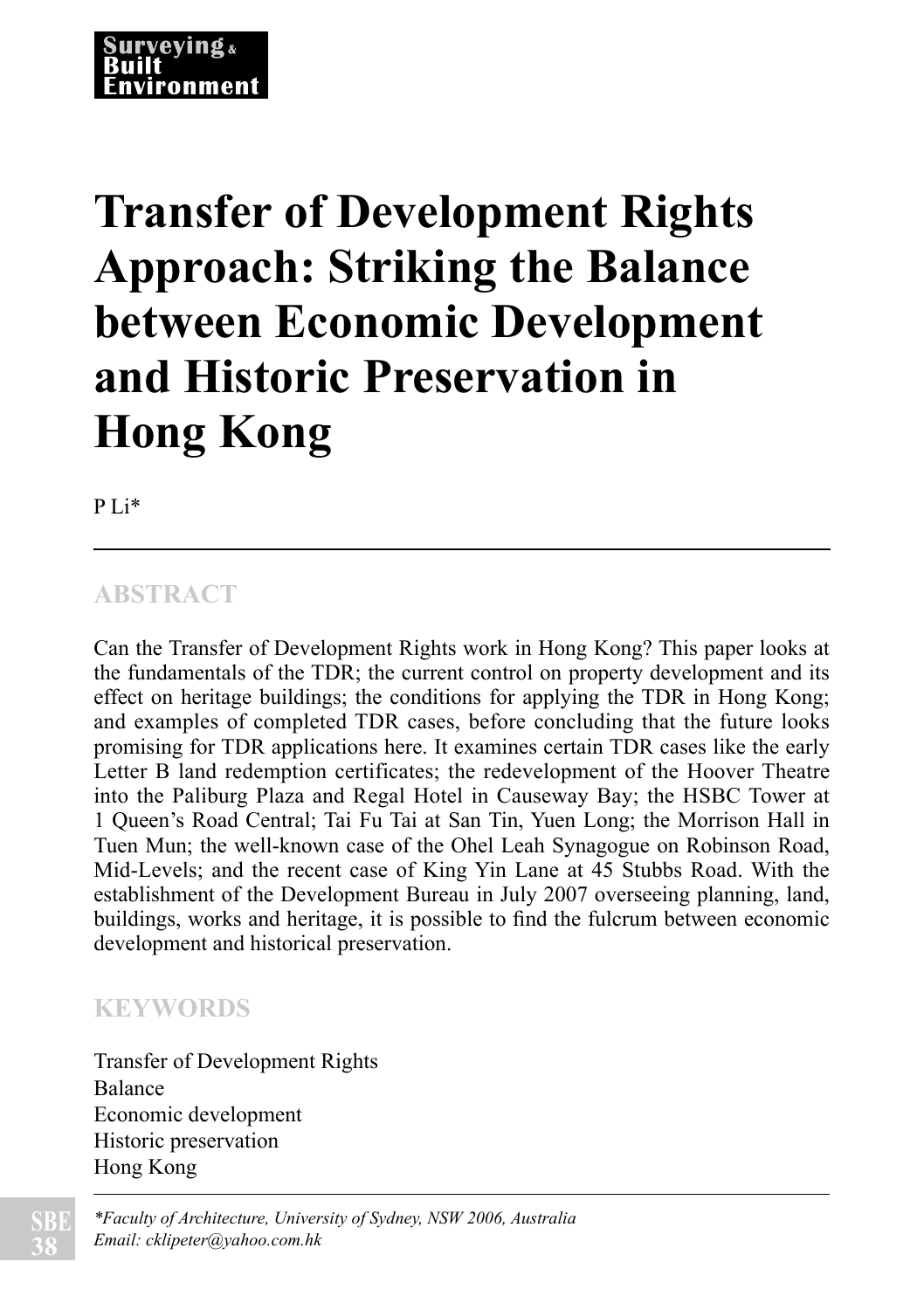## **INTRODUCTION**

Based on a UNESCO-sponsored conference paper in 1999, Cody (2002) wrote an interesting article on the Transfer of Development Rights (TDR) as an incentive for historic preservation in Hong Kong. After examining the strengths and weaknesses of five TDRrelated cases of the 'Letters B' land redemption certificate (Nissim, 1999); the Lee Theatre; Pun Uk in Yuen Long; the London Mission Building; and Cheung Kong Centre, he was cautious about the viability of this incentive scheme in Hong Kong.

After a brief introduction, this paper will consider the fundamentals of TDR; the current control on property development and its effect on heritage buildings; the conditions for applying TDR in Hong Kong; and examples of completed TDR cases, before coming to the conclusion that the future looks bright and sunny for TDR applications here.

The establishment of the Development Bureau in July 2007 - which puts planning, land, buildings, works and heritage under one roof - makes it possible to find the fulcrum between development and preservation.

### **FUNDAMENTALS OF TDR**

#### *Early Practice of the Transfer of Development Rights*

The TDR can be applied in Hong Kong as an effective tool in preserving many of the heritage buildings under threat and at minimal public cost. Interestingly, Hong Kong has pioneered and practiced a form of the TDR since the 1960s. The government implemented a land redemption certificate system for land resumed in the rural area, which was commonly known as the Letters A and B. Lai (2000) argued that the Letter A/B system had the beauty of settling compensation for resuming rural land in the New Territories for small house development with minimal government spending.

This worked so efficiently in the transfer of development rights that Cody (2002) suggested resurrecting the Letter B system. He also lamented the unfortunate case of the Lee Theatre<sup>1</sup> in Causeway Bay where no transfer of plot ratio was permitted under the rigid planning and density control mechanism for 'non in-situ sites'.

#### *Rationale behind the TDR*

In essence, the TDR is the transfer of surplus development rights from a sending site to a receiving site. Commercially, the transfer of surplus development rights from one lot to another enables a developer to increase density at the receiving site in a popular district so that he can reap higher profit. In the United States, developers benefit from the clarity and consistency that the TDR programmes offer (Pruetz, 1997), and they make development more predictable. The sending lot owner can realize his unused development rights and recoup a lump sum from the sale.

It can be argued that the difference between the existing and permissible plot ratio can be transferred and traded openly in the market place.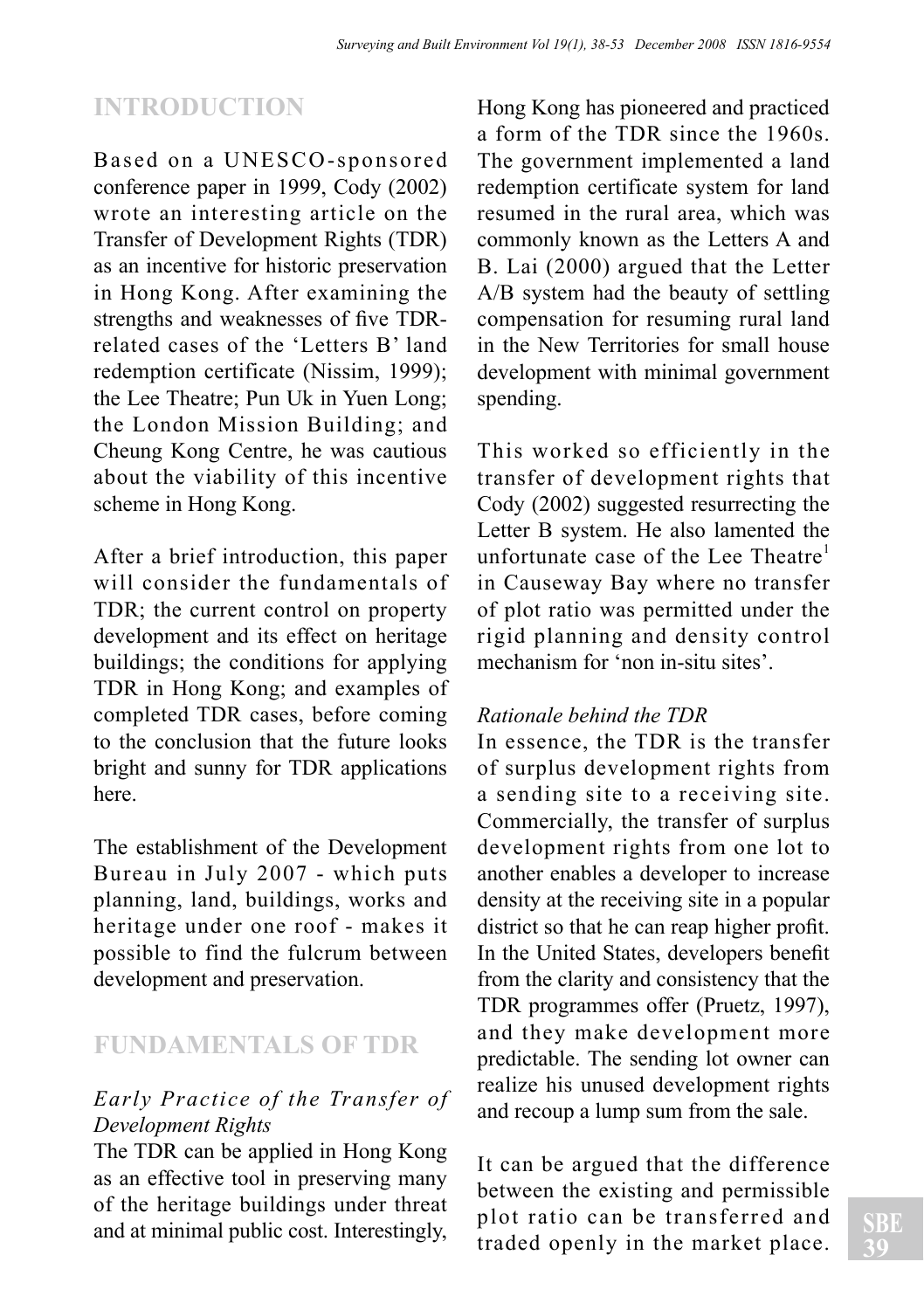Proceeds from these sales could be used for preservation, maintenance or improvement of the historic heritage buildings. This would perhaps help to ease the burden on public spending and provide an incentive for private owners to maintain their private lot.

#### *Need for Sustainable Development*

In his Policy Address the Chief Executive spelt out a policy statement on heritage conservation which was endorsed by the Executive Council in 2007. Increasingly, the public is concerned about the hidden environmental and social cost of development. This is expressed in outcries and sometimes by radical actions taken by green groups, consumer advocates and political parties. Conservation and economic growth are not mutually exclusive and are in fact compatible with each other. The need is to strike the balance between preservation and development.

#### *Theoretical Basis*

Increasingly economic considerations are taking precedence over cultural, political, social and aesthetic values when it comes to making decisions and in allocating resources for conserving cultural heritage. This trend is occurring in many countries and often decisions about what and how to conserve are strongly influenced by economic considerations. The Getty Conservation Institute (GCI) of the United States has conducted in depth studies and attempted to bridge the gap between economic expansion and cultural conservation. The GCI invited various prominent scholars to participate in their research and published their findings in a series of paper in December 1998.<sup>2</sup>

Government intervention can be in the form of issuing administrative orders against demolition; incentives measures like permission for transferring development rights, and direct funding in repairing heritage sites. King Yin Lane was saved this way when the owner and the Government reached an understanding on 25 January 2008. The owner will surrender the whole site to Government after restoration and an adjacent slope site of similar size will be granted to the owner for the same development parameter of 0.5 plot ratio and maximum three storeys, see http:// www.amo.gov.hk/en/news\_20080711. php.

### **CURRENT CONTROL ON PROPERTY DEVELOPMENT AND ITS EFFECT ON HERITAGE BUILDINGS**

#### *The Harsh Reality Facing Owners*

The harsh reality for cultural conservation is that the market demand for properties has been so intense that prime sites with development potential are very much sought after. As evident in older areas like Sheung Wan or Wanchai, many pre-war buildings could only provide low return for their owners because of their old age, functional obsolescence and rent control measures. In the meantime commercial retail activities and large-space users had expanded and moved to other popular commercial areas. While government subsidies on repair and maintenance for private heritage buildings were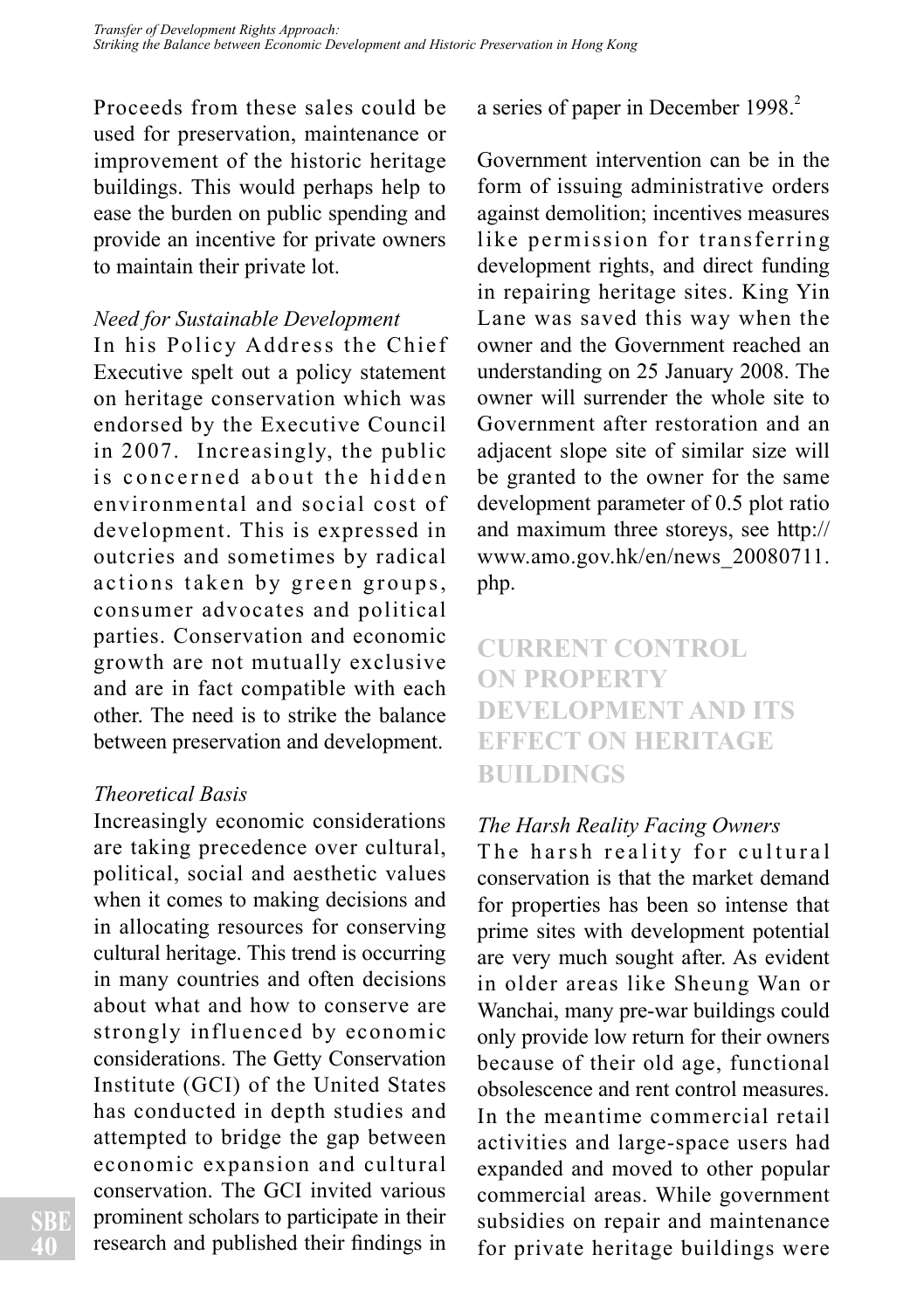virtually unheard of until lately, there was little incentive for owners to hold on to dilapidated or under-developed structures, which offered low income.

#### *Existing Control Over Building Development*

The Planning Department, Lands Department, and Building Department are the key bodies that look after and maintain control on the real estate and building development relying, respectively, on the Town Planning Ordinance, the Government leases and the Buildings Ordinance and administrative Practice Notes (Lai, Ho and Leung 2004) .

It is worth mentioning that the government has taken the view that terms of the Government leases can be varied to allow changes in the use of land. This can be for a longer term in the form of lease modification or land exchange, or for a temporary basis such as short-term waivers for minor changes of uses. These changes of lease conditions form a solid base for land related income to government.

#### *Compensation to Owners of Declared Monument Buildings*

The relevant Ordinance governing compensation for land resumption for conservation purposes is the Antiquities and Monuments Ordinance (Cap 53) enacted in  $1976$ <sup>3</sup> Its main purpose is to protect historic buildings and antiquities in Hong Kong. The spirit of the Ordinance allows the authorities to preserve significant historic structures for the public's benefit and for the enjoyment by future generations.

Frequently, when a site of historic interest is under threat or is about to be demolished, the government announces in a *Gazette* notice a proposed monument status for the site. There were two occasions when the proposed monument status was used, firstly in the case of the Ohel Leah Synagogue in 1986, and in the case of the Morrison Hall at Tuen Mun<sup>4</sup>



Ohel Leah Synagogue Morrison Hall



**Figure 1: Government declared a proposed monument status for both the Ohel Leah Synagogue and Morrison Hall in order to preserve the buildings.** *Source: photo by Raymond Chan*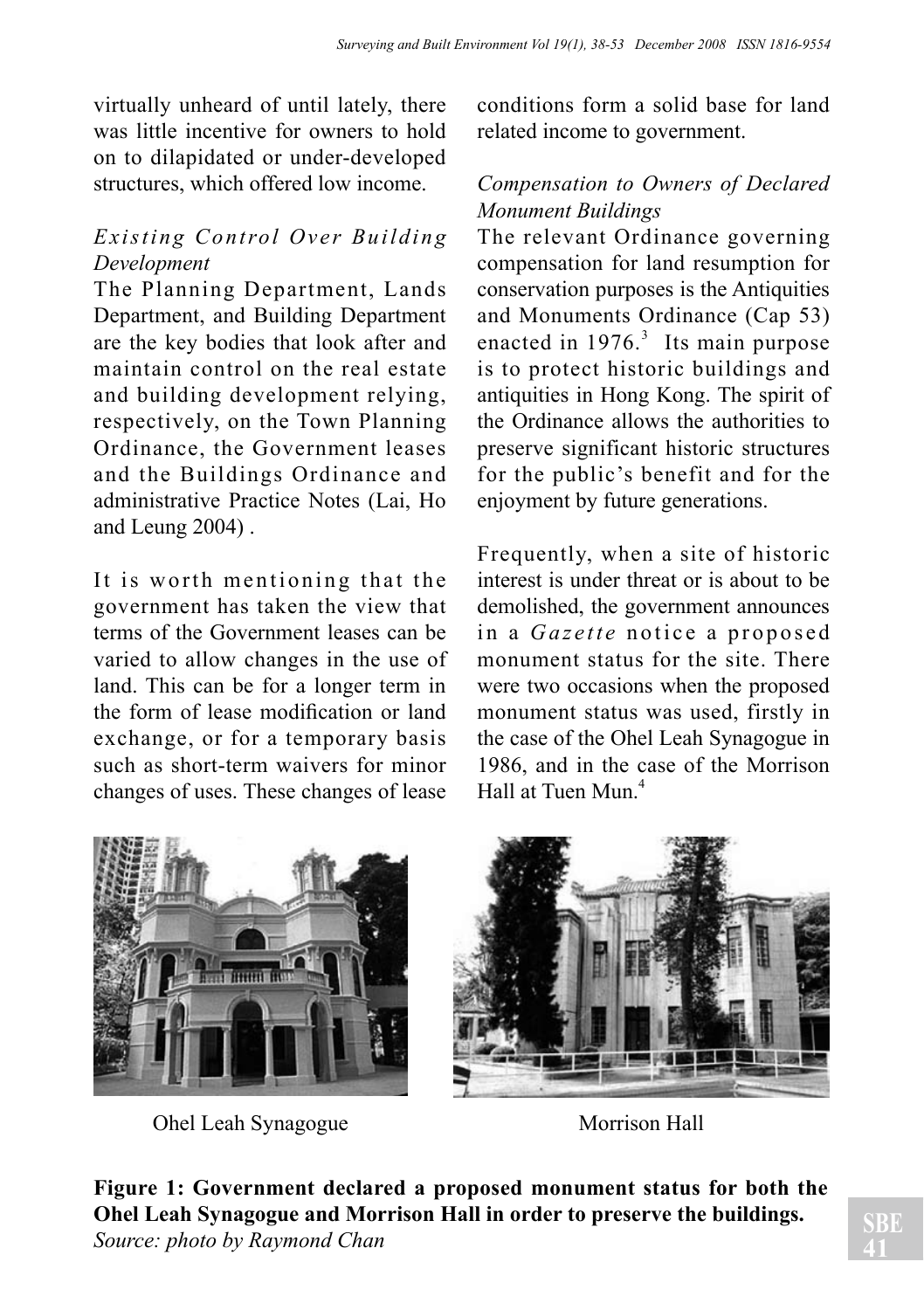A Declaration of 'proposed status' is valid for twelve months and may be extended. However the affected owner may object to the 'proposed' status. If an objection fails, he can make an appeal to the Chief Executive (CE). The CE may direct the declaration to stand, vary the declaration or withdraw the declaration altogether. The CE's decision is final and is not subject to review by the Court.

Currently there are over 80 declared monuments in Hong Kong http:// www.amo.gov.hk/en/monuments. php, but because of the discretionary compensation system, the Authority has issued declarations sparingly. However, extensive surveys for heritage buildings have been conducted and a record of the locations of important heritage buildings is kept by the Authority. In 2007 the Government listed nearly 500 buildings in Hong Kong as historical buildings, but King Yin Lane was not on the list.

### **CONDITIONS FOR APPLYING THE TRANSFER OF DEVELOPMENT RIGHTS IN HONG KONG**

In order to make the TDR a success in Hong Kong, it is necessary to establish an efficient, open, fair and transparent system so that there is clarity and a reasonable procedure for the public to follow. The Hong Kong experience and additional control mechanisms required for implementing the TDR are considered here.

Hong Kong practiced some kind of transfer of development rights in the form of land redemption certificates commonly known as Letters A and B during the 1960s to 1980s. According to the former Director of Lands, Bob Pope, $5$  these redemption certificates were issued to fulfill the desire of indigenous New Territories landowners for owning land. Pope argued that an attachment to the land was established long ago as the rural community had by tradition made a living through farming and were dependent on land to survive. Major clans had owned land for generations and were influential in local politics, as such their cooperation was beneficial in new town development and the government was keen to appease them by offering two square feet of building land in exchange for five square feet of agricultural land resumed. Building land surrendered was exchanged on a foot for foot basis.

In the final phase of operating Letters A and B, the government was concerned that there was insufficient land for redemption by certificate holders. The issuance of Letters A and B came to a halt in the early 1980s. A flexible approach was made and the government allowed Letters A and B to be used as cash in land premium payment, rates and government rent. In the mid- to late-1980s, most remaining Letters A and B ended up in the hands of major developers like Henderson and Chinachem. They were allowed to bid for prime sites in the new town areas such as sites near the Shatin Race Course. Huge profits were made following the soaring property prices, and developers were able to move

*Lessons from Letters A and B*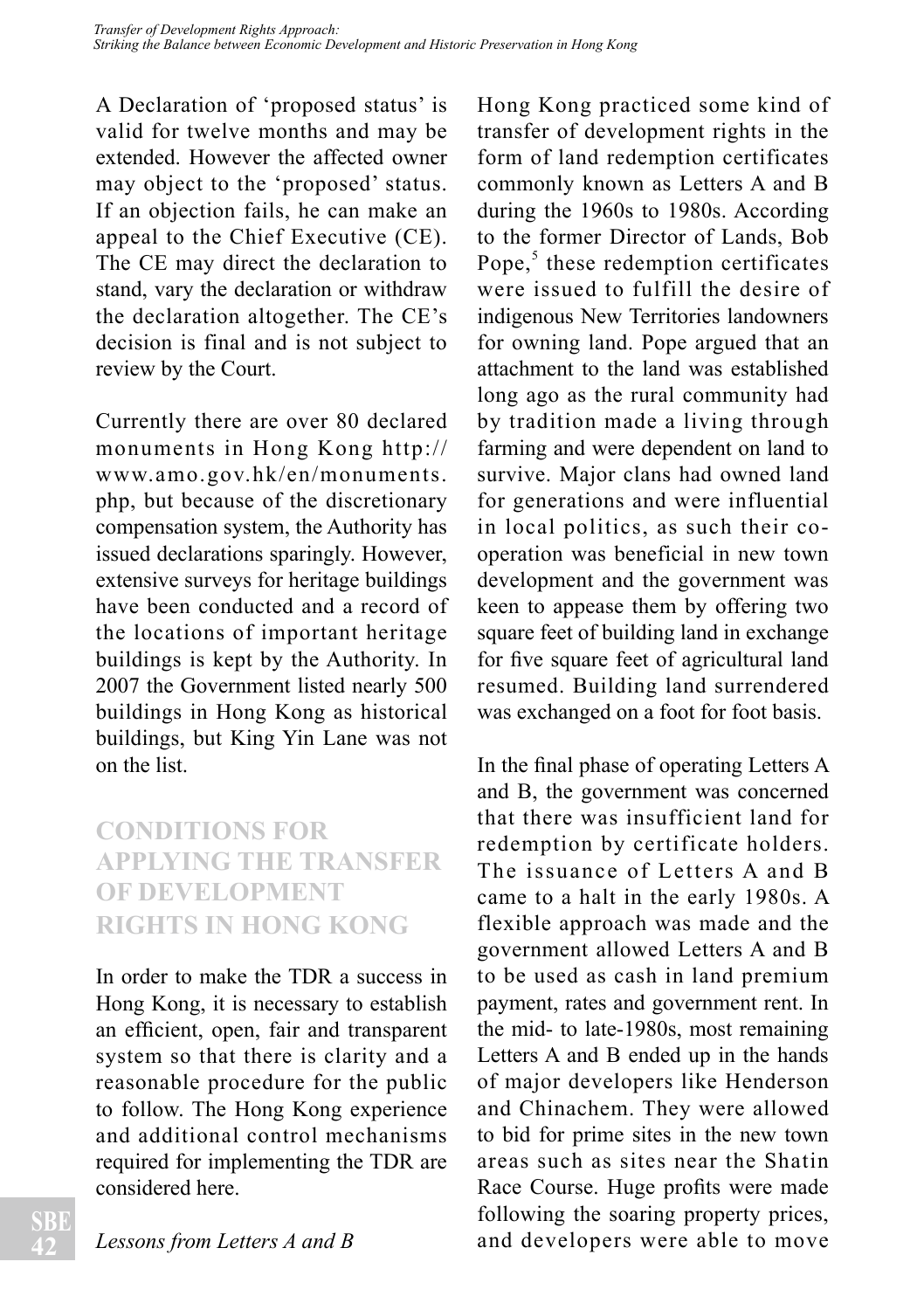

**Figure 2: Large amounts of rural lands were resumed using Letters A and B. These agricultural lands were turned into developable land thus making room for massive housing projects and the construction of railway lines. The above shows a traditional Chinese pagoda at Ping Shan in the foreground and public housing estates in Tin Shui Wai.** 

*Source: Photo by Raymond Chan*

these remote rural development rights around without much restriction. Lai (2002) believed that as well as opening up new development areas in the New Territories without offending the indigenous villages, the certificates of land entitlements method also promoted urban renewal in the old urban areas, and hence more balanced development in the core and peripheral areas.

One could argue that the Letters A and B system had taken a different role from its original purpose and became a form of TDR. In most cases the original rural sites being compulsorily acquired were in places like Yuen Long, Tuen Mun and Taipo. Through trading, the passage of time and eventual redemption, building land lots were granted to developers in places such as Tsuen Wan and Shatin

thus transferring development rights across districts. Because of this measure the government was able to assemble land and to complete important infrastructure projects with minimal administrative cost or use of public funds.

#### **A d d i t i o n a l R e q u i r e m e n t s f o r Implementing the TDR**

Costonis (1974) mentioned a number of requirements in order to facilitate implementing the TDR, and in the context of Hong Kong the following are suggested:

#### *Designation of TDR Transfer Districts*

A TDR Transfer District is an area or boundary within which development rights can be transferred. In order to allow easy TDR trading and treating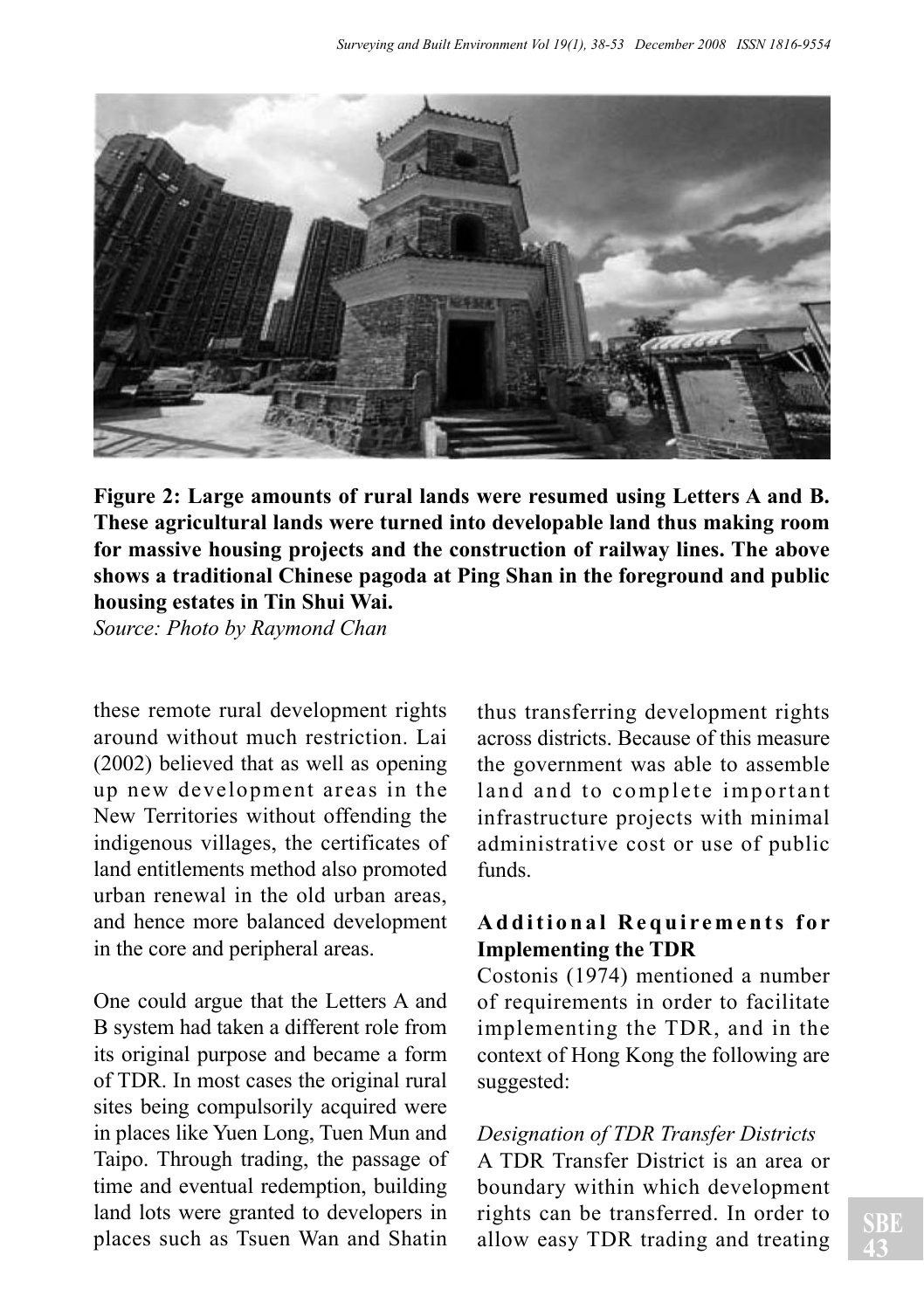them like ordinary daily sale of properties, it is suggested that TDR sales could commence from trading of rights between similar land lots within the same district. For instance, property rights of commercial/residential zoned sites in an area like Wanchai can be traded within Wanchai.

A TDR transfer district boundary for an urban area of Hong Kong should adopt and follow existing Outline Zoning Plan boundaries. The advantage in using OZP Plans is that most land use zoning restrictions are well defined and their density control specified. With these Transfer District Boundaries in place, further analysis can be made to ensure that the first transfers could take place between sites of similar zoning restrictions, characteristics and land value in order to smooth the way forward.

#### *Heritage Assessment Certification*

A comprehensive survey check list for heritage properties including confirmation of title ownership, formulation of statements of significance, existing use value, potential development value, layout plans, structural defects, unique repair problems and remedies required can be prepared prior to conferring the TDR status. Such a comprehensive survey certification process is needed to establish a base line for quantifying the TDR values for heritage structures and for determining possible remaining surplus development right values available for a property. Hong Kong has a sizable pool of building professionals and consultants, and their talents can be used in formulating a high standard of reporting for heritage assessment and TDR purposes.

#### *Valuation for Transfer of Development Rights*

It is suggested that the valuation of Development Rights should be made on a basis similar to resumption of land by the government. This should enable easy administration and allow officials to follow precedents established in similar situations. In fact, the Lands Tribunal has been operating successfully for many years, and over the years, a large number of precedent cases have been built up for assessing compensation for land development rights. Such experience is crucial in formulating a solid base for quantifying and assessing the transfer of development rights in Hong Kong.

As in most land resumption cases, the main principle for assessing land compensation is based on the differences in the open market value before and after a declaration of resumption. This involves the assessment of existing land-use value against possible value after lease modification or change in permissible density and uses.

Accepted Lands Tribunal valuation methods include a 'comparative method', 'residual valuation', 'investment method', 'contractor's method' and 'profits method'. Of these, the 'comparative method' is widely used and preferred by the Lands Tribunal.

*Possible Legal Instrument for the TDR* There are cases where a successful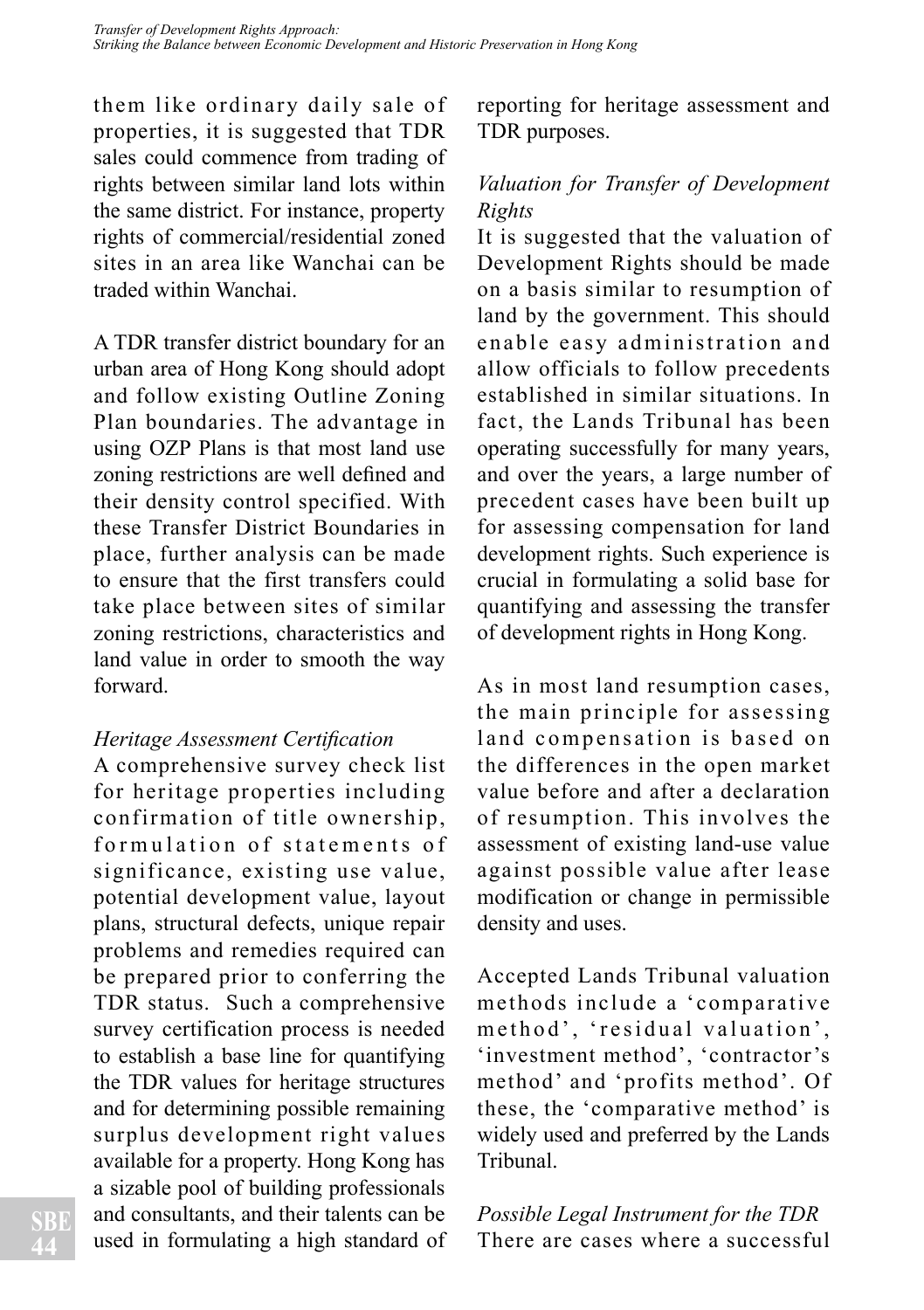application of the TDR principle has been achieved, for example, in the case of the redevelopment of the Hoover Theatre into the Paliburg Plaza and Regal Hotel at the junction of Yee Woo Street and Pennington Street, Causeway Bay.

These adjoining sites comprise two plots of land, and the developer has transferred surplus plot ratio from the office tower portion onto the hotel site. This arrangement proved beneficial as the hotel portion is extremely profitable. The surplus development rights were put to proper uses. If the office lot (Paliburg Plaza) were to be redeveloped, its maximum plot ratio permitted would be equivalent to its existing bulk.

As regards enforcement of the TDR in Hong Kong, instruments such as restrictive covenants can be used. As in the case of the Paliburg Plaza and the Regal Hotel, a restrictive covenant was executed between the parties and registered at the Land Registry. The document stated clearly the transfer



**Figure 3: Paliburg Plaza as shown colored red has transferred its surplus plot ratio to adjoining Regal Hotel shown colored blue. This has resulted in increased floor area at the hotel than what would have been permitted under existing Building (Planning) Regulations.**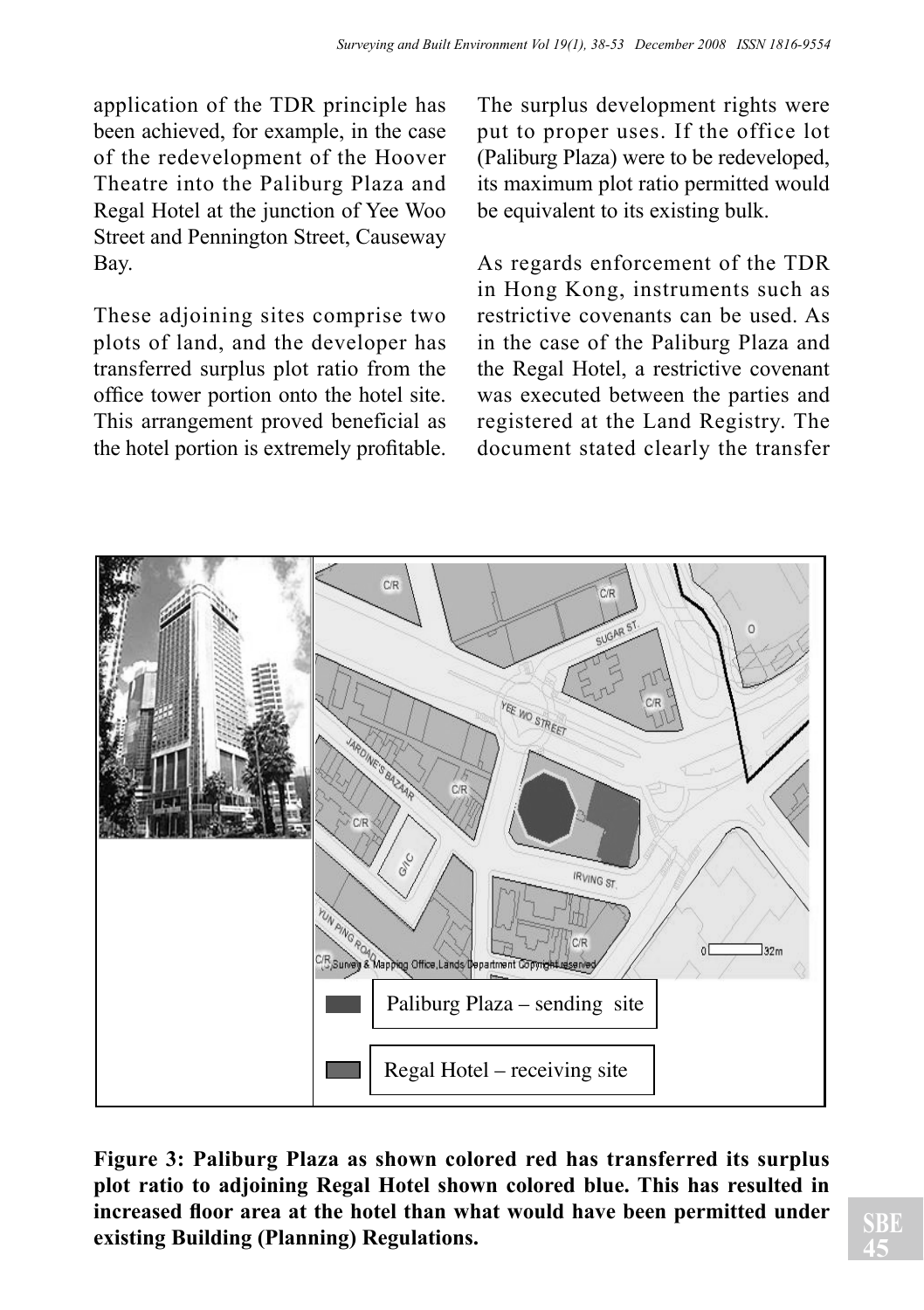

**Figure 4: Ground level of the HSCB Bank Main Building at 1 Queen's Road C. The creation of the plaza at ground level has resulted in an increased plot ratio for the building by 20 % (Lambot & Chamber, 1986).** 

of rights between the lots and the permanent diminution of development rights on the sending lot.

#### *Incentive Zoning and Bonus Plot Ratio*

One important building planning control concept is incentive zoning, better known in Hong Kong as bonus plot ratio, which is related to the TDR. New developments bring about higher density, increased traffic flow and generally impose additional burdens on existing infrastructure. In order to ease congestion, additional open spaces or public amenity areas are needed. The authorities have been encouraging developers to provide these amenities by granting them bonus plot ratio. The intention is to encourage the developer to dedicate part of his site for public amenity purposes. In return he is

compensated in having a higher density than would normally be permitted. For example, in the case of the HSBC Tower at 1 Queen's Road Central, where the ground level is used for public passage, in exchange the Bank was allowed additional floor spaces in the upper floor office portion.

There is a limit to the extent of the permissible bonus. By a rule of thumb, the dedication of one square foot of ground floor space will gain five square feet at the upper floor level in Hong Kong.<sup>6</sup> The intention is to compensate owners with an equivalent amount of space for his effort, so that he is not better or worse off than before. Granting of a bonus plot ratio is the prerogative of the government and it is not a compulsory act.<sup>7</sup>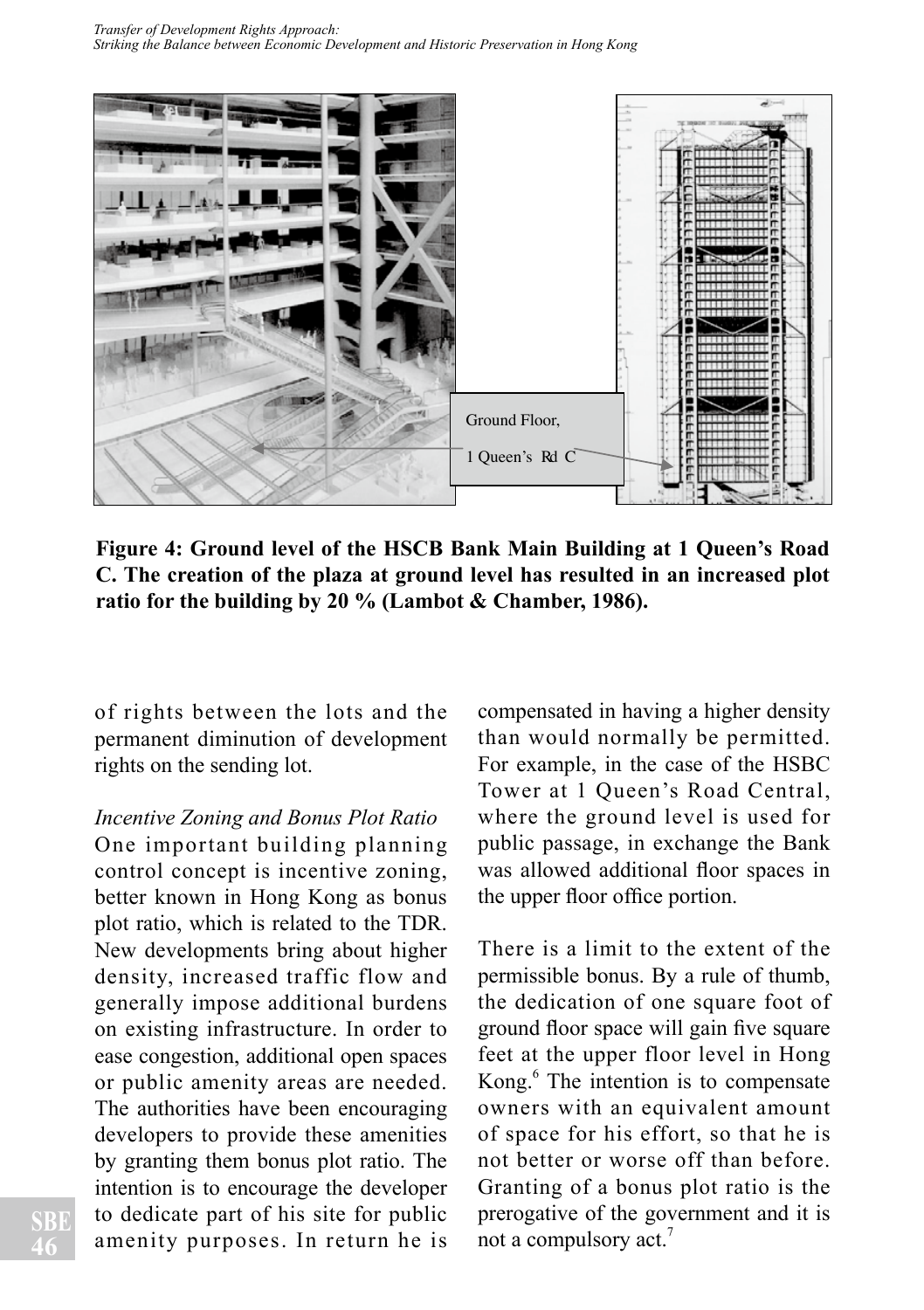#### **Summary**

Hong Kong has a well-defined Buildings Ordinance; an established outline zoning plan system under the Town Planning Ordinance stating the specific density permissible in most urban areas or districts; an efficient bureaucratic framework for land administration and registration, and a well-established legal and court system for land compensation cases. Therefore it is well equipped to launch the TDR.

The real estate industry is accustomed to the planning regime and regulatory controls. With the help of the anticorruption agency there are limited cases of official impropriety. This has helped to lay the ground for launching the TDR.

Hong Kong's law courts are well experienced in dealing with claims or counter claims in land-related court cases, and precedents for land resumption, compensation valuation and related decisions are plentiful. We have a solid judicial system that is well accustomed to offer fair compensation for cases involving land interest disputes. The TDR can be easily accommodated in the Lands Tribunal, District Court or Court of Appeal situations.

### **EXAMPLES OF COMPLETED TDR CASES IN HONG KONG**

#### *Transfer of Development Rights for Adjoining Sites*

This type of TDR sites must be contiguous or next to each other. But not all heritage sites have the benefit of being next to another lot ready for development. Many of the heritage sites are surrounded by buildings of different ages or held under fragmented ownership. As developers have no obligation to consider preservation as a compulsory step in building plan submission, they forego conservation opportunities when it seems convenient. Therefore matching suitable transfer sites can be difficult. For this reason a limited number of contiguous site transfers have taken place.

#### *Completed TDR for Adjoining Sites*

The case of Tai Fu Tai $^8$  is one example of the TDR of contiguous sites. Tai Fu Tai is a grand, official mansion built by Man Chung-luen in 1865 at San Tin, Yuen Long. Lengthy negotiations between the owners and the government took place and in exchange for preserving the site, the government agreed to exchange land at an adjoining lot, allowing it to be developed for residential use. Tai Fu Tai was restored in 1986 and was hailed as a major success for heritage conservation at the time. The adjoining site is now used as a low-rise residential housing project.

The other well-known case is the Ohel Leah Synagogue<sup>9</sup> in Robinson Road, Mid-Levels. In the case of the Synagogue conservation, transfer of development rights for adjoining sites took place. In this case the developer, Swire, joined with the Synagogue and used its surplus plot ratio to develop a twin residential tower block on an adjoining site. The development is a commercial success as it has achieved a successful transfer of development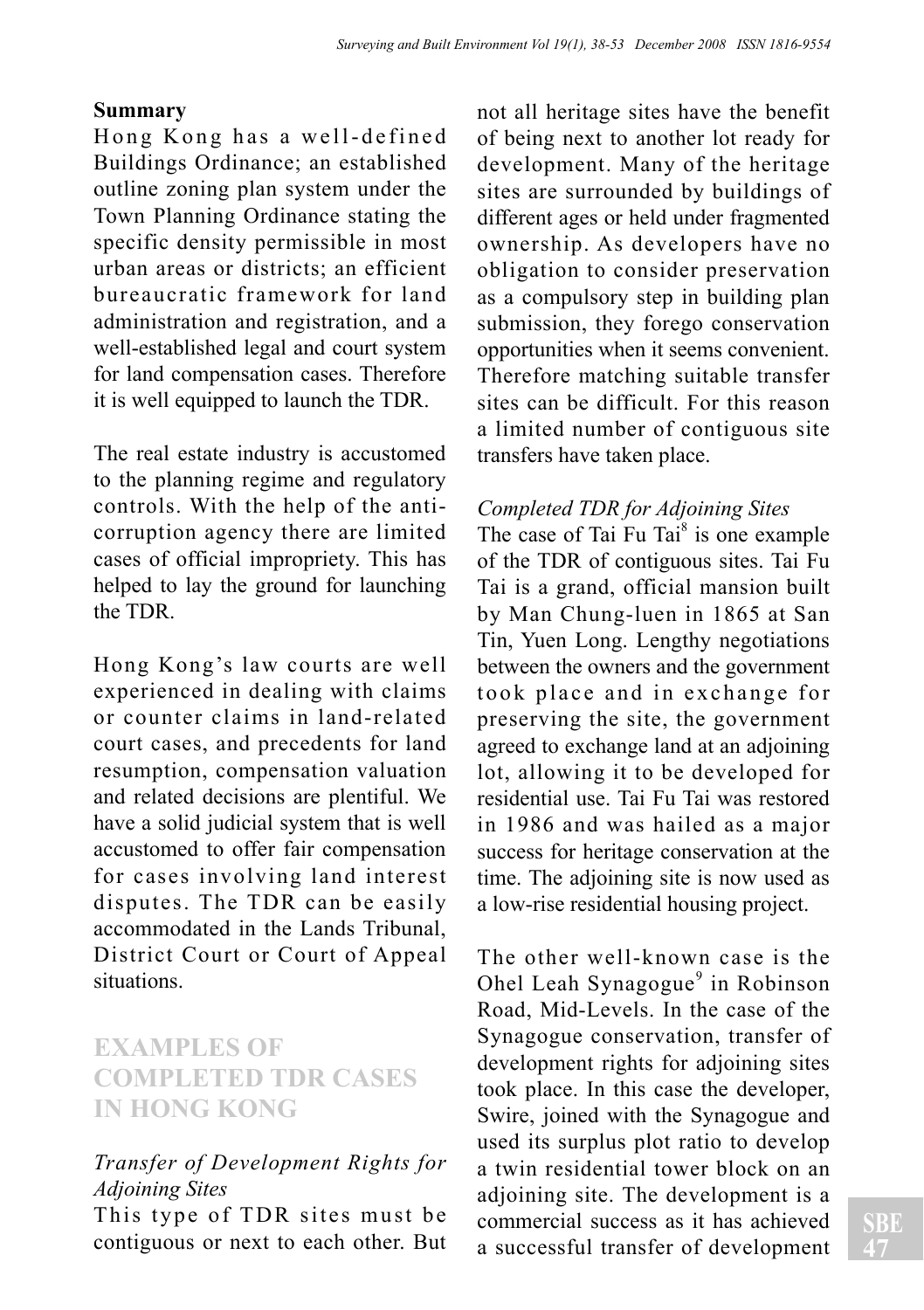

**Figure 5: Tai Fu Tai is an example of adjoining site TDR, the dotted line area behind Tai Fu Tai mansion is developed into a residential complex using government land in exchange for conservation of the grand mansion.**

*Source: map from www.centanet.com and photo by Raymond Chan*

rights between sites and the developer was rewarded with a handsome profit.

#### *Transfer of Development Rights for Non-Contiguous Sites*

Like the TDR at adjoining sites, TDR for non-contiguous sites is a common practice outside Hong Kong. In the United States, the technique has been in use since the 1970s and improved versions are now used in preserving important heritage buildings and land resources such as farmland, rain forest, dessert, swamp, and areas of special



**Figure 6: Plan of the Synagogue and Robinson Place (McDougall & Pettman, 2000)**

*Source: photo from Swire Group Annual Report*

**SBE 48**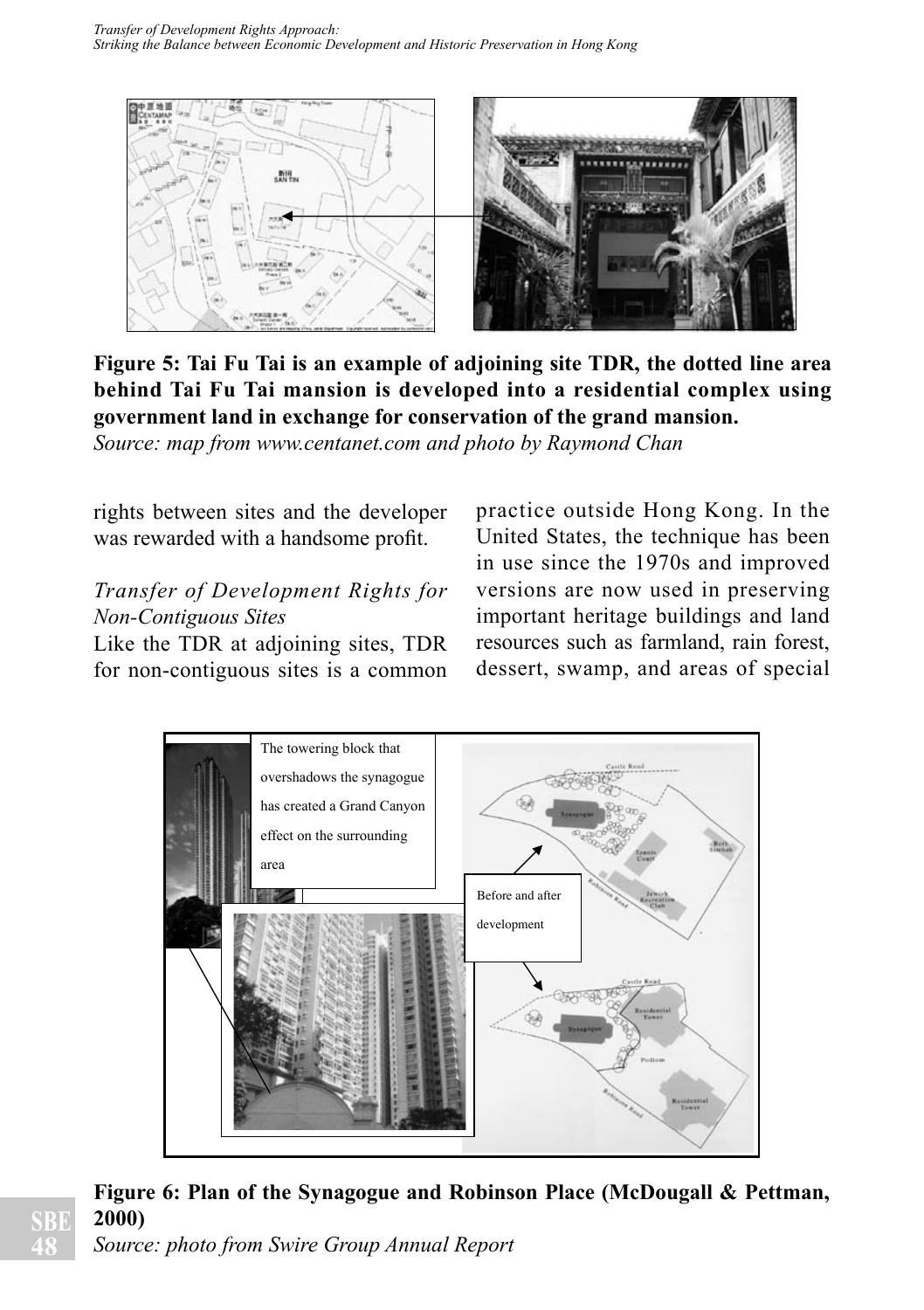scientific interest (Pruetz, 2003). In Canada and Australia, owners of noncontiguous sites can sell their unused development rights in return for cash to refurbish or preserve heritage buildings.

Similarly, non-contiguous site transfer allows development rights to move from a sending lot and go where

they are needed. In the case of Hong Kong we propose that the surplus development rights could go to other sites within the same Transfer District. Surplus development rights could be traded and travel to other sites elsewhere, and not be restricted to an adjoining plot.



**Figure 7: TDR for non-contiguous sites**

Another possibility in Hong Kong is to allow redistribution of surplus development rights to different parts of a TDR Transfer District in contrast to confining all transfer on to a single receiving site. The difference between non-contiguous transfers against bonus plot ratio is that it aims to redistribute permissible development rights designed within a district and not to create new ones. When additional bonus development rights are awarded to owners, it is in essence creating additional spaces above what was originally planned within an area. But the non-contiguous TDR simply redistributes and does not disturb existing density or upset infrastructure limits.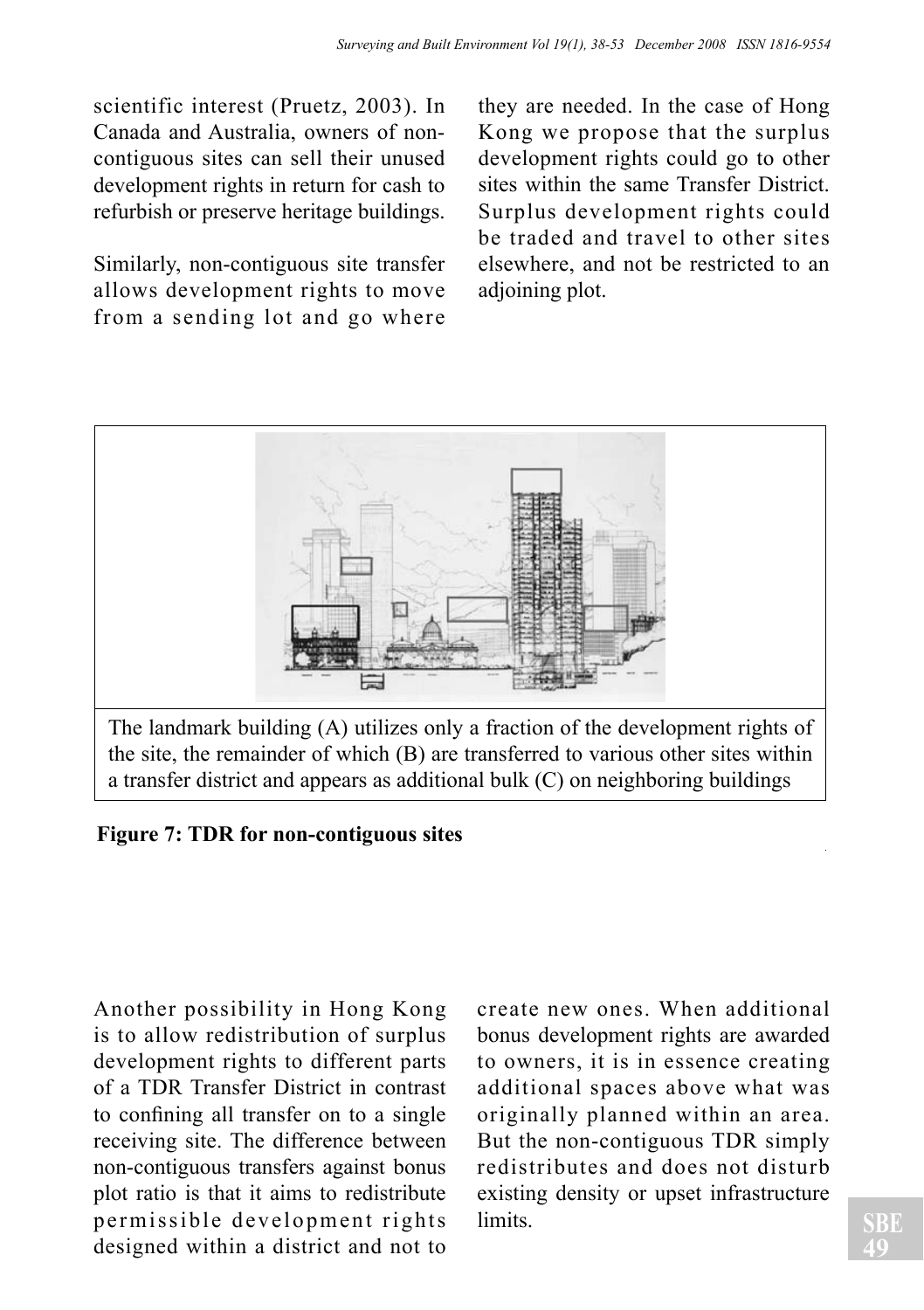# **CONCLUSION**

Heritage buildings can be considered as a form of public goods in that no one can be excluded from enjoying them. Government intervention in these areas could be in the form of funding, in regulating and administration of these services. While competition for public resources by different interest groups, lobbies and different agencies is relentless, the TDR permits the tapping of an important resource within the heritage building stocks. Generating funds from heritage buildings through the application of the TDR can allow money to be expended for ongoing maintenance and repair. The involvement of private property owners is essential, as they also hold the key to the success of the TDR. However, the government should take the lead in conservation and implementation of the TDR in forming bodies like a Land Development Rights Bank.

If the TDR is in place, heritage-building restoration could be self-financed and these restored buildings could continue to generate a reasonable economic return. Thus the TDR could help to shift the attitude of favoring redevelopment and allow owners of old buildings to have an option in restoration. These incentives could change the public perception of heritage conservation. Developers would think more carefully whether there can be profit from restoration. Redevelopment need not be the only profitable option.

Local heritage conservation will gain more if consideration can be given to including the TDR, so that the redevelopment potential from heritage sites can be turned into a useful asset for both the property owner and a benefit for the public. Bold steps put forward by the then Secretary for Planning and Lands, Mr John Tsang, back in 2001 should be in place so that the TDR could work, namely:

 To designate heritage areas instead of just individual historical buildings;

 To transfer GFA credits from a sending site to a receiving site that are not contiguous; and

 To relax the maximum plot ratios and site coverage permissible under the Building (Planning) Regulations and the statutory town plans. $^{10}$ 

With the proactive steps taken by the Development Bureau in trying hard to preserve such historic buildings as King Yin Lane and the Jessville on Pokfulam Road, there is some light at the end of the tunnel. As the Chief Executive put it in his Policy Address 2007: 'I can assure you that we are adopting a very positive attitude towards heritage conservation. We feel that the time really has come for us to treasure the sense of place, the sense of identity that this generation has developed and attached to Hong Kong's cultural history and the past so that we have a story to tell for our future generations'.<sup>11</sup>

### **ACKNOWLEDGEMENT**

The contributions by Mr Raymond Chan to this paper are gratefully acknowledged here, and so are the comments by the anonymous referees of the *Surveying and Built Environment Journal.*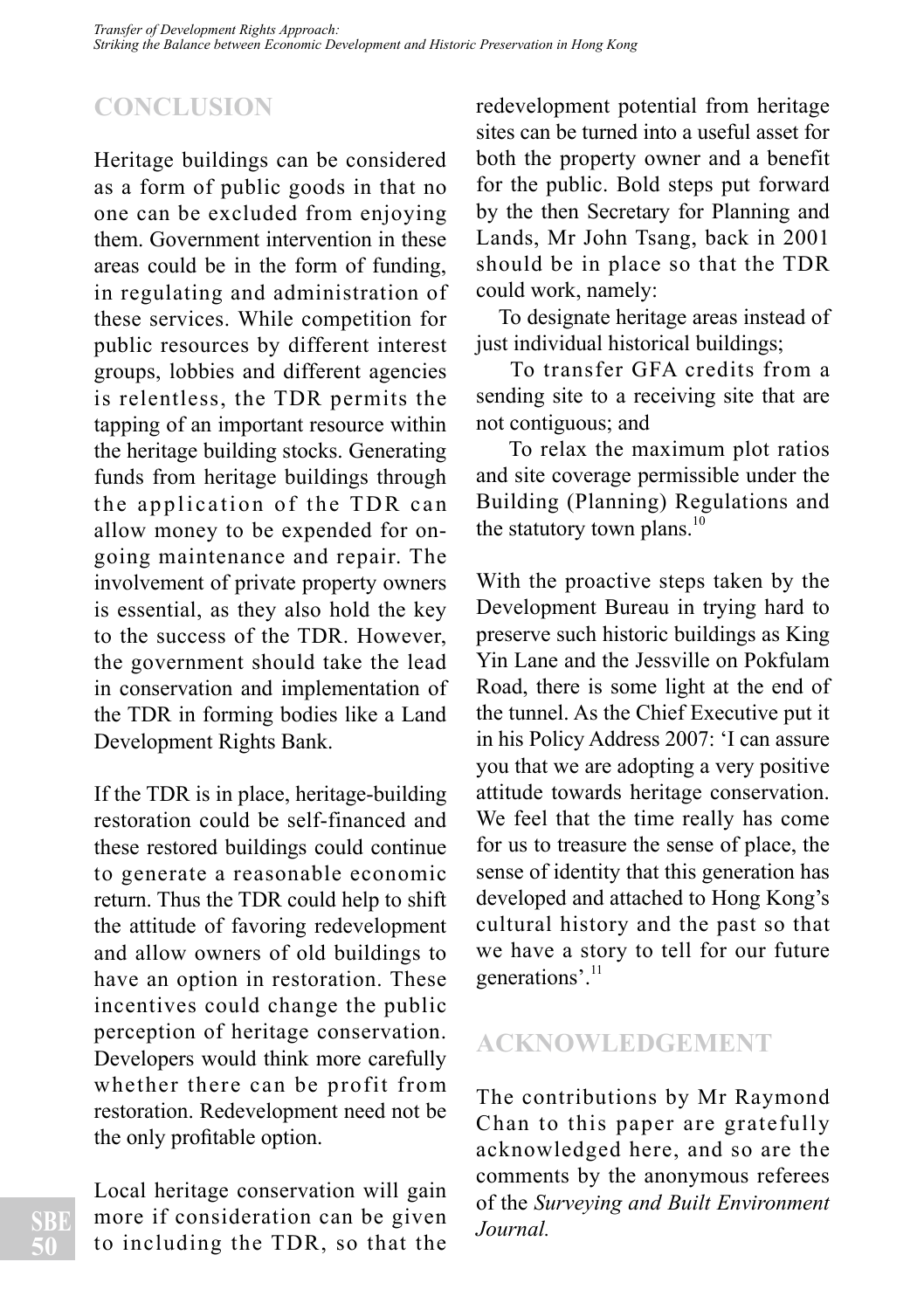### **NOTES**

- 1. According to the booklet on relics and historic buildings published by the Wanchai District Council in 1992, the Lee Theatre on Leighton Road was built by the Lee Hysan Family in 1925. The theatre was famous for its revolving stage where both traditional Chinese and Western opera and dance were performed. Most of the time movies were shown here. It has been redeveloped into a 22 storey shopping arcade with a total of 313,770 sq ft gross floor area. The podium and its basement have been used as a gym and department store, and its upper floor comprises a cinema, furniture showroom, health club, shopping spaces and restaurants.
- 2. In late 1997, the Getty Conservation Institute (GCI) began development of a multi-year inquiry to explore the values and benefits of cultural heritage conservation. The findings of their meeting in California were published in a series of papers and publications by the GCI in 1998.
- 3. Under the Antiquities and Monuments Ordinance (Cap 53), 'Antiquities' means – (a) a relic and
	- (b) a place, building, site or structure erected, formed or built by human agency before the year 1800 and the ruins or remains of any such place, building site or structure, whether or not the same has been modified, added to or restored after the year 1799;

'Monument' means a place, building site or structure, which is declared to be a monument, historical building or archaeological or palaeontological site or structure under Section 3.

The Ordinance extends to antiquities and monuments on 'private land' which includes land held under a lease, agreement for lease, tenancy, licence permit, deed or other valid title from government. The Ordinance is administered by the Secretary of Home Affairs and for the purpose of the Ordinance is referred to as the 'Authority'.

4. The Secretary for Home Affairs, in his capacity as the Antiquities Authority under the Antiquities and Monuments Ordinance, Cap 53, decided to declare the Morrison Building in Hoh Fuk Tong Centre, Tuen Mun, a Proposed Monument with effect from 11 April 2003. The declaration, which was published in the *Gazette* on 11 April 2003, would have effect for twelve months. This gave the historical building temporary statutory protection from demolition to enable the Government to negotiate with the owner to reach a consensus on its preservation.

- 5. Bob Pope, former Lands Department Director, wrote an article for the *Hong Kong Institute of Surveyors Journal* in 1984 explaining the origin and structure of Letters A and B.
- 6. The current Building Ordinance permits additional plot ratio and site coverage where part of a site has to be surrendered, or is resumed, for street widening purposes, or where land at ground-floor level is retained by the owner but dedicated to the public use. Where land is surrendered, the plot may be increased by
	- a.  $20\%$  or
	- b. 5 x area of land acquired / area of site left which ever is less.
- 7. Gordon Cruden was the President of the Lands Tribunal, Hong Kong and wrote extensively on the subject of land law. He mentioned that the granting of an additional plot ratio to a developer is not compulsory and the authority may decide against the granting of an additional plot ratio if it considers such a decision is in public's interest (Cruden, 1999).
- 8. Tai Fu Tai was an elegant mansion built as a residence in the 4th year of Tongzhi (1865) of the Qing dynasty by Man Chungluen whose ancestors settled in San Tin in the 15th century. The building is considered one of the most beautifully embellished traditional Chinese buildings in Hong Kong and is renowned for its fine architectural decorations. 'The Governor in Council approved the declaration of Tai Fu Tai on 28 January 1986 and it was formally gazetted as a historic building on 10 July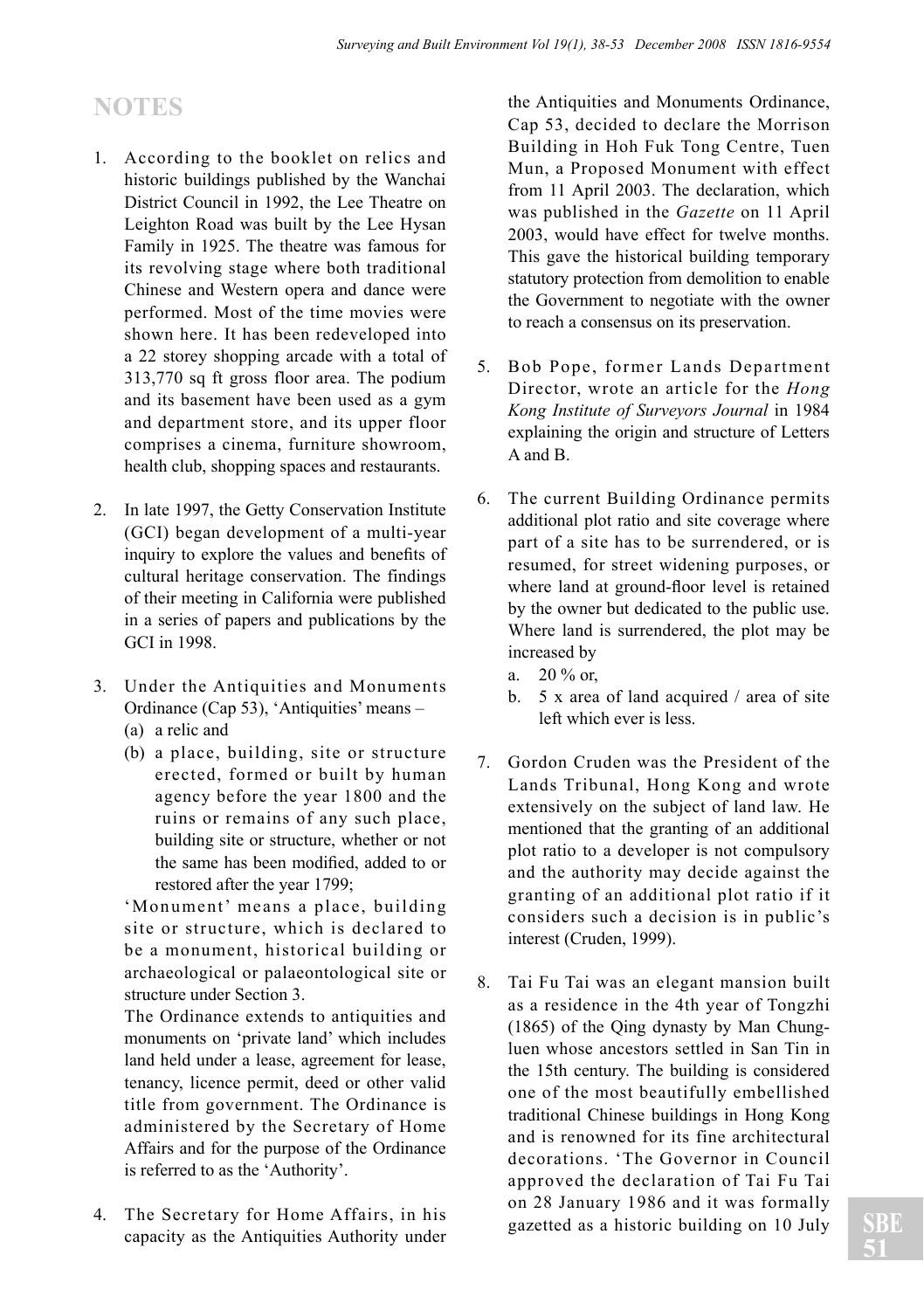1987 upon the conclusion of negotiations to transfer development rights of the plot to an alternative site'. *Antiquities Advisory Board Report* (1986 & 1987, p.10)

- 9. The Ohel Leah Synagogue was built in 1902 by a banker, Sir Jacob E. Sassoon, in memory of his mother, Mrs Leah E. Sassoon. It is a two storeyed Eastern Jewishstyled building. It was restored in 1998. The restoration project obtained the Outstanding Project Award of UNESCO Asia-Pacific Heritage 2000 Awards for Cultural Heritage Conservation.
- 10. A speech on the transfer of development rights delivered by the Secretary for Planning and Lands, Mr John C Tsang, at the annual general meeting of the Hong Kong Institute of Architects on December 18, 2001. http://www.info.gov.hk/gia/ general/200112/18/1218098.htm
- 11. 'Conserving Hong Kong's Heritage', a speech delivered by Mrs Carrie Lam, Secretary for Development, to the Hong Kong Democratic Foundation on 10 December 2007. http:// www.hkdf.org/newsarticles.asp?show=newsa rticles&newsarticle=208

### **REFERENCES**

Cody JW  $(2002)$ , 'Transfer of Development Rights as an Incentive for Historic Preservation: the Hong Kong Case', *The Hong Kong Surveyor,* 13:1, 4-11.

Costonis JJ (1974), *Space Adrift: landmark preservation and the market place,* Urbana, Chicago and London: University of Illinois Press.

Cruden G (1999), *Land Compensation and Valuation Law in Hong Kong,* Second Edition, Butterworth Asia, London.

Hong Kong Government (1986/87), *Report of the Antiquities Advisory Board,* Hong Kong Government, Hong Kong.

Hong Kong Government (1992), *Wanchai District Its Relics and Legends.* Wanchai District Board: Hong Kong.

Lai, WCL (2000), 'Housing indigenous villagers in a modern society: an examination of the Hong Kong small house policy', *Third World Planning Review,* 22(2), 207-230.

Lai WCL (2002), 'Planning and Property Rights in Hong Kong under Constitutional Capitalism', *International Planning Studies,* 7(3), 213-225.

Lai WCL, Ho CWD and Leung HF (2004), *Change in Use of Land: a Practical Guide to Development in Hong Kong.* Hong Kong University Press, Hong Kong.

Lam C (2007), 'Conserving Hong Kong's Heritage', speech delivered by Mrs Carrie Lam, Secretary for Development, to the Hong Kong Democratic Foundation, 10 December. http://www.hkdf.org/newsarticles.asp?s how=newsarticles&newsarticle=208

Lambot I and Chamber G (1986), *One Oueen's Road Central, the Headquarters of Hongkong Bank since 1864,* Hong Kong and Shanghai Banking Corporation Limited.

McDougall K and Pettman B (2000), *The Ohel Leah Synagogue Hong Kong,*